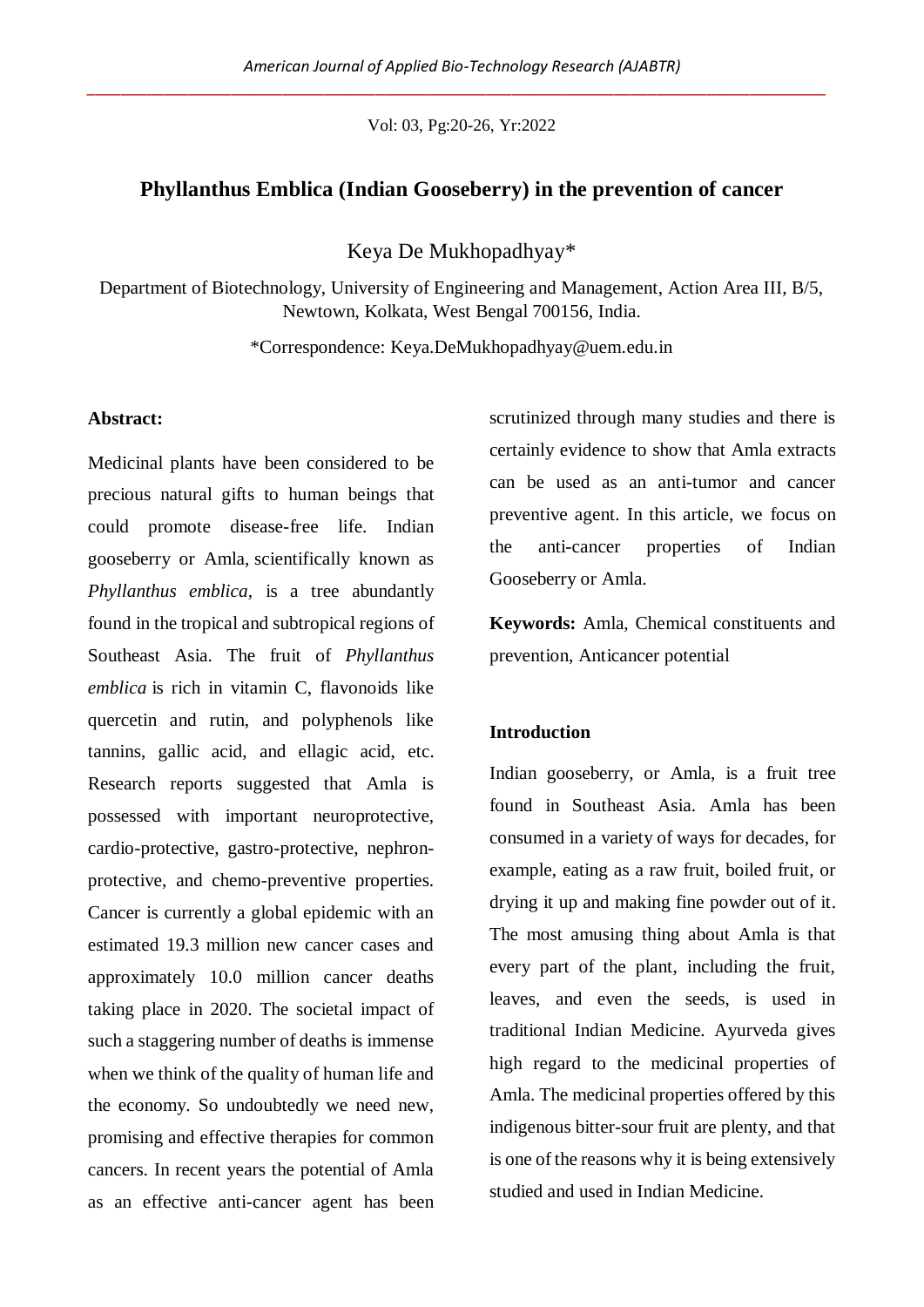Amla has multiple potential benefits, including heartburn reduction, anti-aging properties, protection against liver damage, maintaining blood sugar levels, and promoting a healthy heart. Its rich vitamin C content, more than that present in lemon or oranges, or tangerines, makes it the most sought-after fruit for immunity. For many years, Indian gooseberry has been used as a natural laxative. With advancements in Medicine, researchers have also suggested that Amla can be used as an anticancer agent.

Cancer, which is described as the uncontrolled and abnormal growth of cells in the human body, has been a global epidemic for decades (1) and has seen high rates of morbidity and mortality. This global health problem, cancer has grave effects on the quality of life of the suffering individual and proves a socioeconomic burden for the individual and relatives (2).



**Fig. 1.** Phyllanthus Emblica (Indian Gooseberry) plant with fruits and flower. A part of the figure has been designed using free resources from [https://depositphotos.com.](https://depositphotos.com/)

# **The onset of cancer and Amla**

Our normal cells in the body are very well aware of when they need to replicate and when to put a stop to this process. They are able to differentiate well, and over time these cells die, and new cells are formed. Unlike our normal somatic cells, cancerous cells divide and grow at an uncontrollable and abnormal rate and do

not die. These cells later join together to form lumps or tumors and sometimes dislodge from their primary site and travel to another site, which is termed metastasis.

Research has shown that Amla or Indian gooseberry extracts have small molecules that have anti-tumor properties and potential mechanisms to promote anti-tumor activity.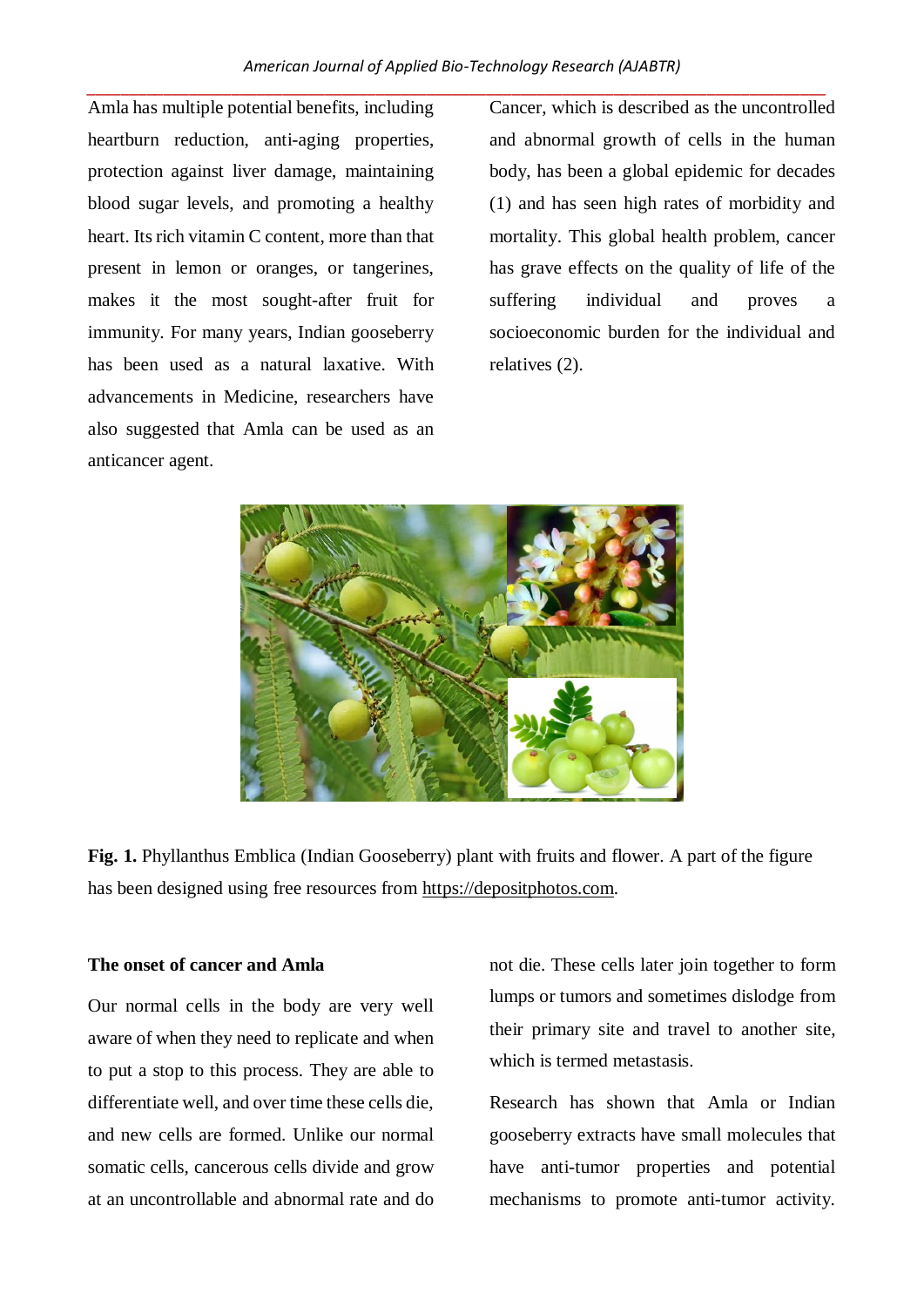When our body is exposed to harmful agents like xenobiotics (foreign chemicals) or reactive oxygen species, they can compromise the integrity and structure of our genome. This change in the genome or our set of genetic instructions can lead to rapid, uncontrollable growth of cells leading to cancer.

#### **Reactive oxygen species (ROS)**

Reactive Oxygen Species are ions, radicals, or molecules having free or unpaired electrons in their outermost shell, making them highly reactive. An increase in metabolic activity and cellular dysfunction can lead to high levels of ROS. In relation to cancer, these toxic byproducts were found to be present in greater quantities, which could promote the various aspects of tumor progression. Amla happens to have potent scavenging activity for these free radicals, which help prevent ROS-induced oncogenesis.

| <b>Hydrolysable Tannins</b> | Emblicanin A and B, Punigluconin, Pedunculagin, Chebulinic acid    |
|-----------------------------|--------------------------------------------------------------------|
|                             | (Ellagitannin), Chebulagic acid (Benzopyran                        |
|                             | tannin), Corilagin (Ellagitannin), Geraniin (Dehydroellagitannin), |
|                             | Ellagotannin                                                       |
| <b>Alkaloids</b>            | Phyllantine, Phyllembein, Phyllantidin                             |
| Phenolic compounds          | Gallic acid, Methyl gallate, Ellagic acid, Trigallayl glucose      |
| Amino acids                 | Glutamic acid, Proline, Aspartic acid, Alanine, Cystine, Lysine    |
| Carbohydrates               | Pectin                                                             |
| <b>Vitamins</b>             | Ascorbic acid                                                      |
| <b>Flavonoids</b>           | Quercetin, Kaempferol                                              |
| Organic acids               | Citric acid                                                        |

**Table 1**. Chemical constituents of Amla fruit

# **The prophylactic chemo-preventive properties of Amla**

A recent study has suggested that the Indian gooseberry extract also reduces the cytochrome enzymes from the liver cells, which may be correlated to carcinogenic properties. Amla also has anti-inflammatory activities and possesses anti-tumor activities, preventing tumor progression at the initial stages. (3)

The use of chemotherapy is very common in the treatment of cancer. It is not only expensive, but it also shows some deleterious side effects, and so chemotherapy may induce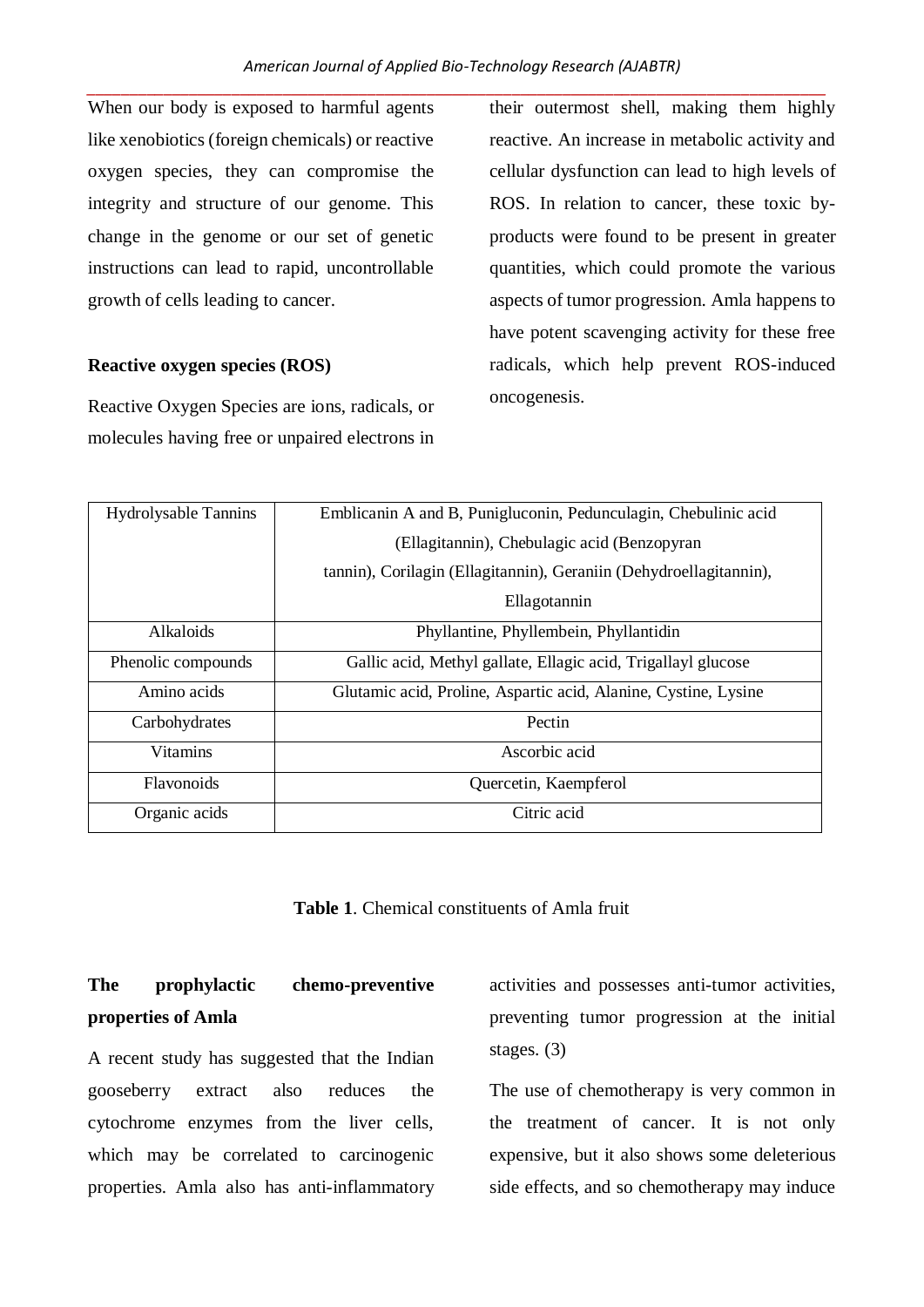physiological complications in our bodies. The worsening of these complications could make the healthcare provider reduce the dosage or, in some cases, discontinue the treatment. Another complication of chemotherapy is the development of chemoresistance and nonspecific toxicity to normal cells.

According to another study, Amla helps reduce and synergize the effect of two important antineoplastic drugs, namely cisplatin and doxorubicin, from its cytotoxic effects (4).

Amla is also shown to have a radioprotective effect against the harmful effects of ionizing radiation. According to a study done on mice, administration of a progressive dose of Amla per day for seven consecutive days before the exposure to a sublethal dose of radiation protected the mice against the harmful effects of radiation being nausea and death. (5)

Amla decreases the level of phase-1 enzymes, which are responsible for reactions involving reduction, oxidation, and hydrolysis. These phase-1 drug-metabolizing enzymes are responsible for the biotransformation of xenobiotics, meaning they could transform a non-toxic chemical into a harmful carcinogen. (6)

Various *in vitro* studies (studies conducted in the glass, not within human bodies) have shown remarkable improvements in reversing or restricting cancer growth. From some of the recent *in vitro* research, it is evident that Amla is successful in inhibiting the growth of breast cancer, ovarian cancer, cervical cancer, liver cancer, lung cancer, and colorectal cancer cells. Though preventing cancer cell growth while leaving the non-cancerous cells unaffected seems commendable, most of these studies are done *in vitro* and hence, cannot be given a complete approval and appraisal as there are many other non-toxic chemicals that might do the same.

#### **Possible Mechanism of action**

The mechanisms of action of Amla in the prevention of cancer can be broadly explained by its ability to stop the cancer cells from proliferating or growing while keeping the non-cancerous cells unharmed. Amla proves to be rich in antioxidants, richer than acai berries, turmeric, blueberries, and such superfoods. These antioxidant properties of Amla hunt unhealthy cells and free radicals, which could cause oxidative stress. When there is a high level of oxidative stress, the chances of being prone to cancer increase and Amla helps reduce this stress and thus prevents cancer.

Amla is a very rich source of Vitamin C. Antioxidants along with vitamin C are useful in maintaining and improving our immunity. Strong immunity helps fight diseases and aids our body to come back to its normal functioning at a much faster rate. Stronger immunity would not guarantee or protect us from cancer, but it surely would help us fight cancer, and therein, Amla as a supplement to the drugs acts as a parallel treatment regimen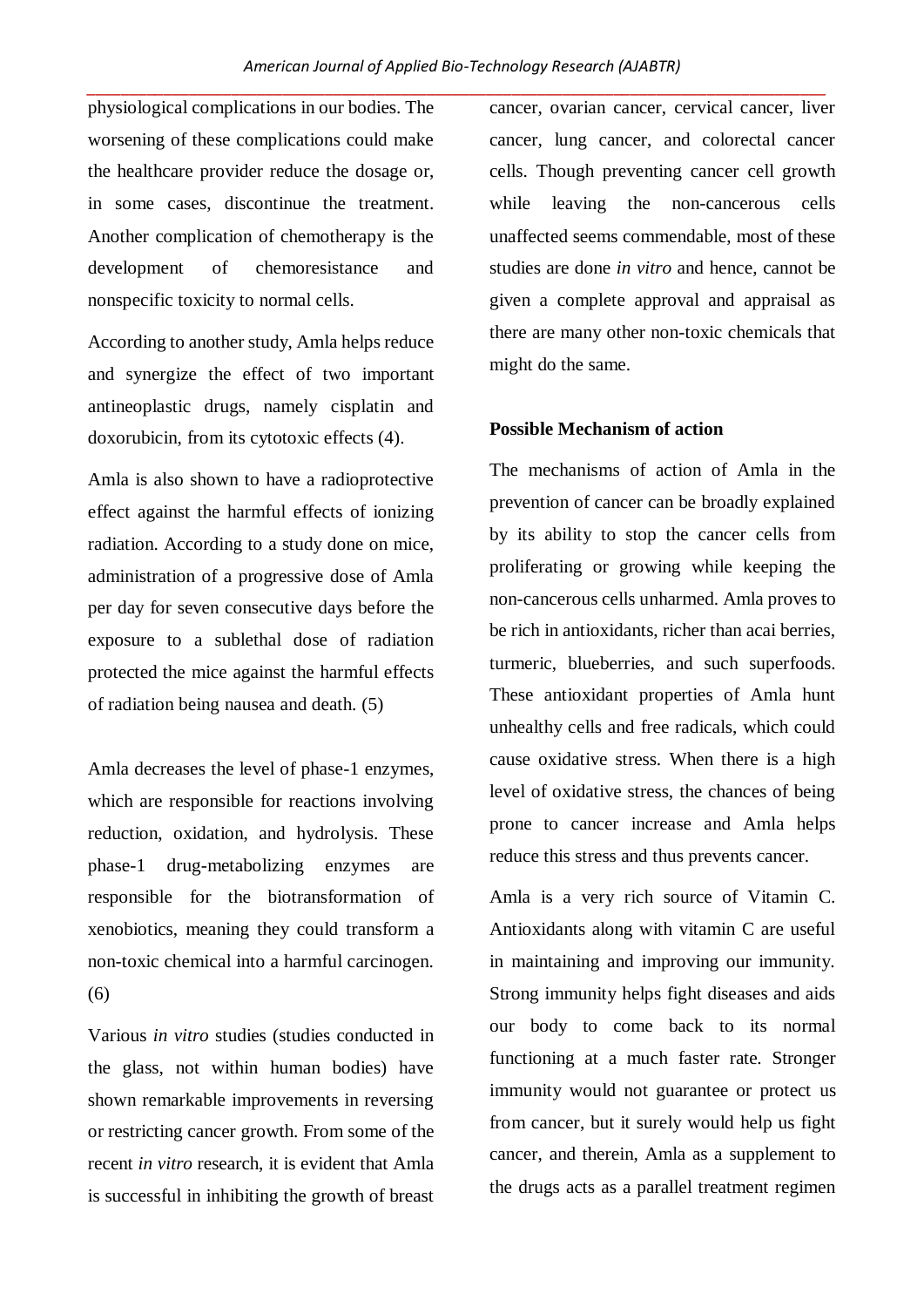for cancer. During chemotherapy and radiotherapy, when the immune system of the patient is compromised, supplementing their body with high levels of vitamin C will help the patients from being affected by any other immunosuppressant diseases or disorders.

The major differences cancer cells have as compared to normal cells are the loss of their ability to differentiate, decreased drug sensitivity, limitless replication, and metastasis. By metastasis eventually, the tumor cells spread from the primary tumor site to elsewhere in the body, which can lead to failure of treatment and ultimately death. Preclinical research has found that Amla possesses the property to prevent metastasis and Amla has been shown to inhibit lung metastasis in animal models. (4)

## **Anti-mutagenic effects**

Cancer is caused due to the mutation of oncogenes or tumor suppressor genes of a somatic cell. Thus, in order to inhibit the process of carcinogenesis, it is very important to prevent this process of mutation. Studies carried out in the past on Indian gooseberries have shown remarkable properties of its antimutagenic effects. Amla work on the prevention of mutation and DNA damage against different mutagens and carcinogens.

Indian gooseberries reduce ODC or ornithine decarboxylase. ODC is a rate-limiting enzyme that proves to be important in polyamine synthesis. Studies have shown that a high level of ODC can prove to be a prognostic factor in tumor progression, proliferation, and even metastasis, thus having an impact on the survival of the patient. Studies on animals have shown that amla or Indian Gooseberry inhibit ODC replication which are important precursors to tumor progression. (5).

#### **Amla- A multi-potent berry**

Preclinical studies which have been carried out in the recent decades show that Amla or Indian gooseberry portrays chemo-modulatory, chemo-preventive, antineoplastic, immunomodulatory, and radio-protective effects. Apart from its role in cancer prevention, Indian Gooseberry also shows commendable benefits in other aspects of maintaining a person's overall health.

Amla works on some direct risk factors of cancer like Obesity and Diabetes. Obesity seems to have a direct correlation which certain kinds of cancer, and Amla has shown proven effects in promoting weight loss. Diabetes, which is yet another underlying risk factor for cancer, remains under control as Amla is capable of lowering the blood glucose level, and maintaining the sugar level in check. Amla also lowers cholesterol to keep the heart in healthy condition.

Amla has anti-platelet properties and is capable to slow down or prevent blood clotting and can make the blood thin. Thus, people suffering from bleeding disorders may get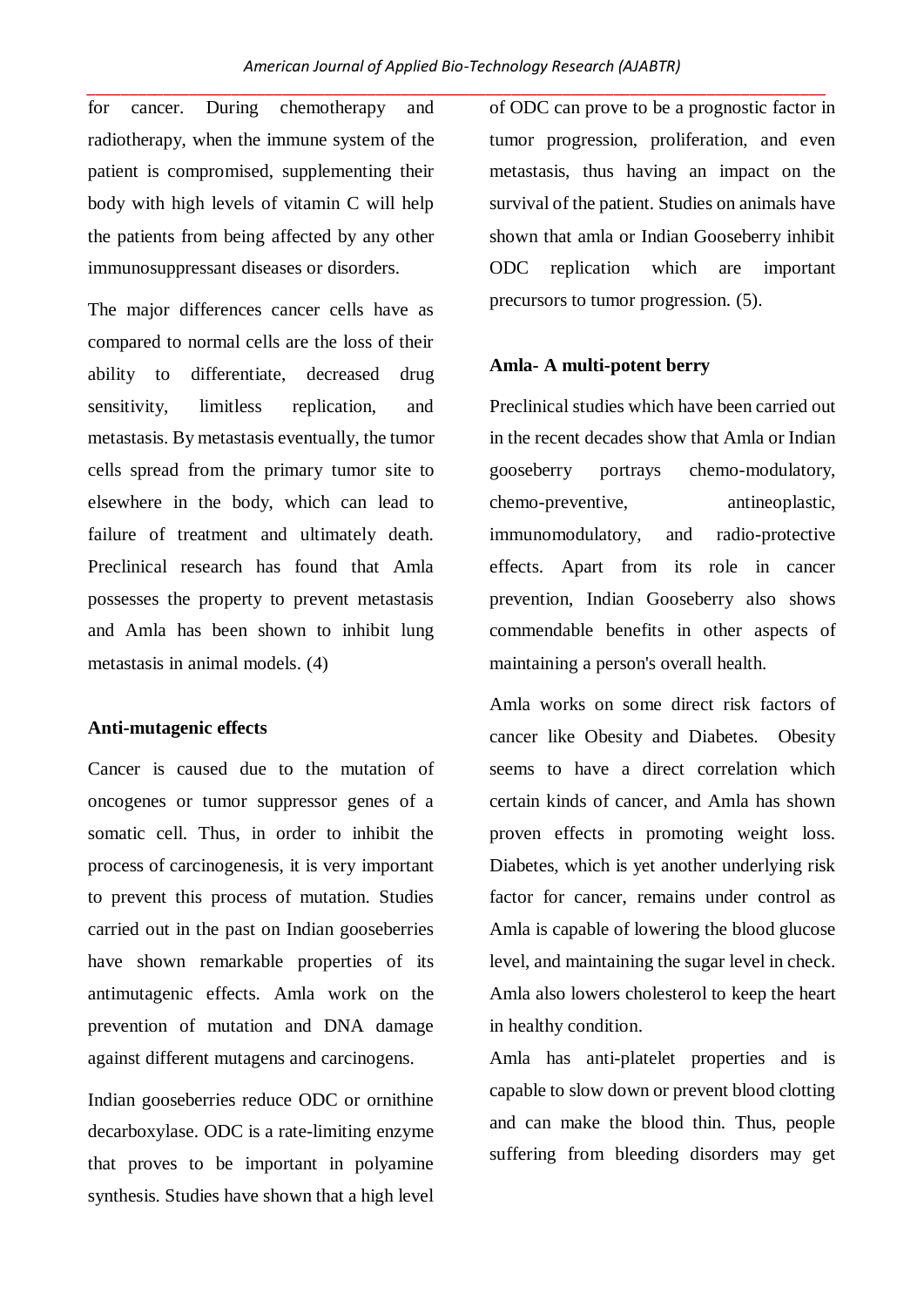benefit from taking Amla supplements after consulting physicians.

## **Conclusion**

Evidence-based practice is mandatory in medicine, and caution needs to be taken accordingly.

The Indian gooseberry or Amla imbibes various mechanisms which are responsible for the prevention of cancer. It contains certain phytochemicals that are cytotoxic or harmful to the neoplastic or cancer cells. Though Indian Gooseberry has shown immense benefits *in vitro* studies and animal studies on the prevention and treatment of cancer, there is still an unmet need for substantial evidence on how this fruit will work well with the physiological and biochemical changes in the human body and its interaction with other drugs. But there is not doubt that Amla has medicinal properties for the overall well-being of the human body and as such, it is nothing less than a 'Wonder Berry' with all its known beneficial properties and many more that are yet to be discovered.

## **References:**

- 1) Siegel, R. L., Miller, K. D., Fuchs, H. E., Jemal, A. Cancer Statistics, 2021.  $(2021)$ . Jan;  $71(1):7-33$ . <https://doi.org/10.3322/caac.21654>
- 2) [Hyuna,](https://acsjournals.onlinelibrary.wiley.com/action/doSearch?ContribAuthorRaw=Sung%2C+Hyuna) S., [Jacques,](https://acsjournals.onlinelibrary.wiley.com/action/doSearch?ContribAuthorRaw=Sung%2C+Hyuna) F., Siegel, R. L., [Laversanne,](https://acsjournals.onlinelibrary.wiley.com/action/doSearch?ContribAuthorRaw=Laversanne%2C+Mathieu) M., [Soerjomataram,](https://acsjournals.onlinelibrary.wiley.com/action/doSearch?ContribAuthorRaw=Laversanne%2C+Mathieu) I., [Jemal,](https://acsjournals.onlinelibrary.wiley.com/action/doSearch?ContribAuthorRaw=Soerjomataram%2C+Isabelle) A. Global Cancer Statistics

2020: GLOBOCAN Estimates of Incidence and Mortality Worldwide for 36 Cancers in 185 Countries. CA Cancer J Clin. (2021). Vol. 71:209- 249. [https://doi.org/10.3322/caac.216](https://doi.org/10.3322/caac.21660) [60](https://doi.org/10.3322/caac.21660)

3) Zhao, T., Sun, Q., Marques, M., & Witcher, M. (2015). Anticancer Properties of Phyllanthus Emblica (Indian Gooseberry). *Oxidative medicine and cellular longevity*, *2015*, 950890.

<https://doi.org/10.1155/2015/950890>

- 4) Pinmai, K., Chunlaratthanabhorn, S., Ngamkitidechakul, C., Soonthornchareon, N., Hahnvajanawong, C. Synergistic growth inhibitory effects of *Phyllanthus emblica* and *Terminalia bellerica* extracts with conventional cytotoxic agents: Doxorubicin and cisplatin against human hepatocellular carcinoma and lung cancer cells World J Gastroenterol. 2008; 14(10):1491- 1497. DOI: [10.3748/wjg.14.1491](https://dx.doi.org/10.3748/wjg.14.1491)
- 5) Baliga, M. S., Dsouza, J. J. Amla (Emblica Officinalis Gaertn), a wonder berry in the treatment and prevention of cancer, European Journal of Cancer Prevention, (2011). Vol 20(3): 225-239
- 6) Liou, G. Y., & Storz, P. (2010). Reactive oxygen species in cancer. *Free radical research*, *44*(5), 479–496.